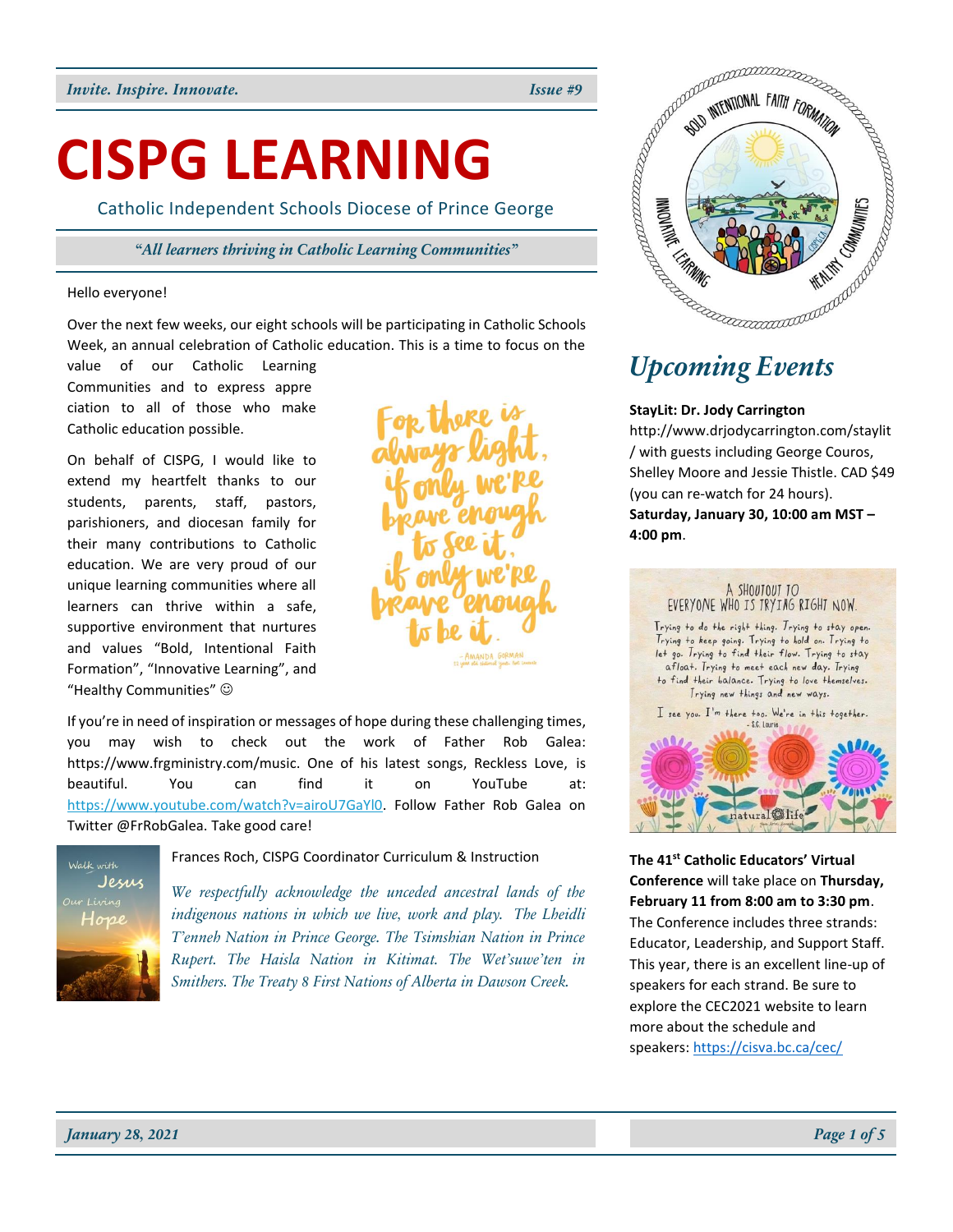## *New Resources*

All of the resources mentioned in this newsletter have been collected from school districts and educators across the province. Please be reminded that the links embedded within this document are meant to provide examples of "wise practice" across BC. They are not meant to overwhelm, but rather to support CISPG educators with a repository of rich resources. I am grateful to school districts and educators across BC who so generously share their learning with us.



- *Literacy* **From National Geographic The Elements of Storytelling** Telling a powerful story isn't as simple as you might think— this infographic outlines the basic storytelling process and the work it takes to arrive at a story worth telling. Click below for the link and info from @NatGeoEducation: https://www.nationalgeographic.org/media/elements-storytelling/
	- **POPEY** is announcing a new after-school special: **Wednesday, February 3rd: 3:15-4:15pm -**



**Literacy & SEL:** explore literacy activities, stories, and texts that intentionally connect to opportunities for social emotional learning, and support students' sense of well-being and belonging. Once you register, you'll receive a confirmation email that will include the Zoom meeting ID and passcode. POPEY will also email you on the Monday before each session, with the Zoom link and the handouts, which will be posted on

their Handouts page a few days prior to each session. Register at: [https://popey.ca/news/2020/12/2021-free-popey-workshops.](https://popey.ca/news/2020/12/2021-free-popey-workshops) **Please note that registration closes on January 29, 2021**.

#### • **From Scholastic Canada** @scholasticCDA

Our website has a new look! Visit [http://scholastic.ca](https://t.co/fDiqpnQhDP?amp=1) to explore all we have to offer, including our latest book releases, French books, Classroom Essentials, Reading Club, curriculum programs, digital resources, virtual book fairs, and more!

**Save the date: World Read Aloud Day** is coming on February 3. Get ready to take part in the all-day celebration with your favorite read aloud.



Learn more here:

[https://bit.ly/2LpDeTQ](https://t.co/tGGLmeGooS?amp=1) and us[e #WorldReadAloudDay](https://twitter.com/hashtag/WorldReadAloudDay?src=hashtag_click) to tell which story you'll be reading aloud!

- **Shared by Adrienne Gear** @AdrienneGear **Adrienne's OLLI** – **Online Learning Lesson Idea #15: 100 Things That Make Me Happy**: https://readingpowergear.wordpress.com/2021/01/21/adriennes-olli-online-learning-lessonidea-15-100-things-that-make-me-happy/
- **From EPIC:**

*January 28, 2021 Page 2 of 5*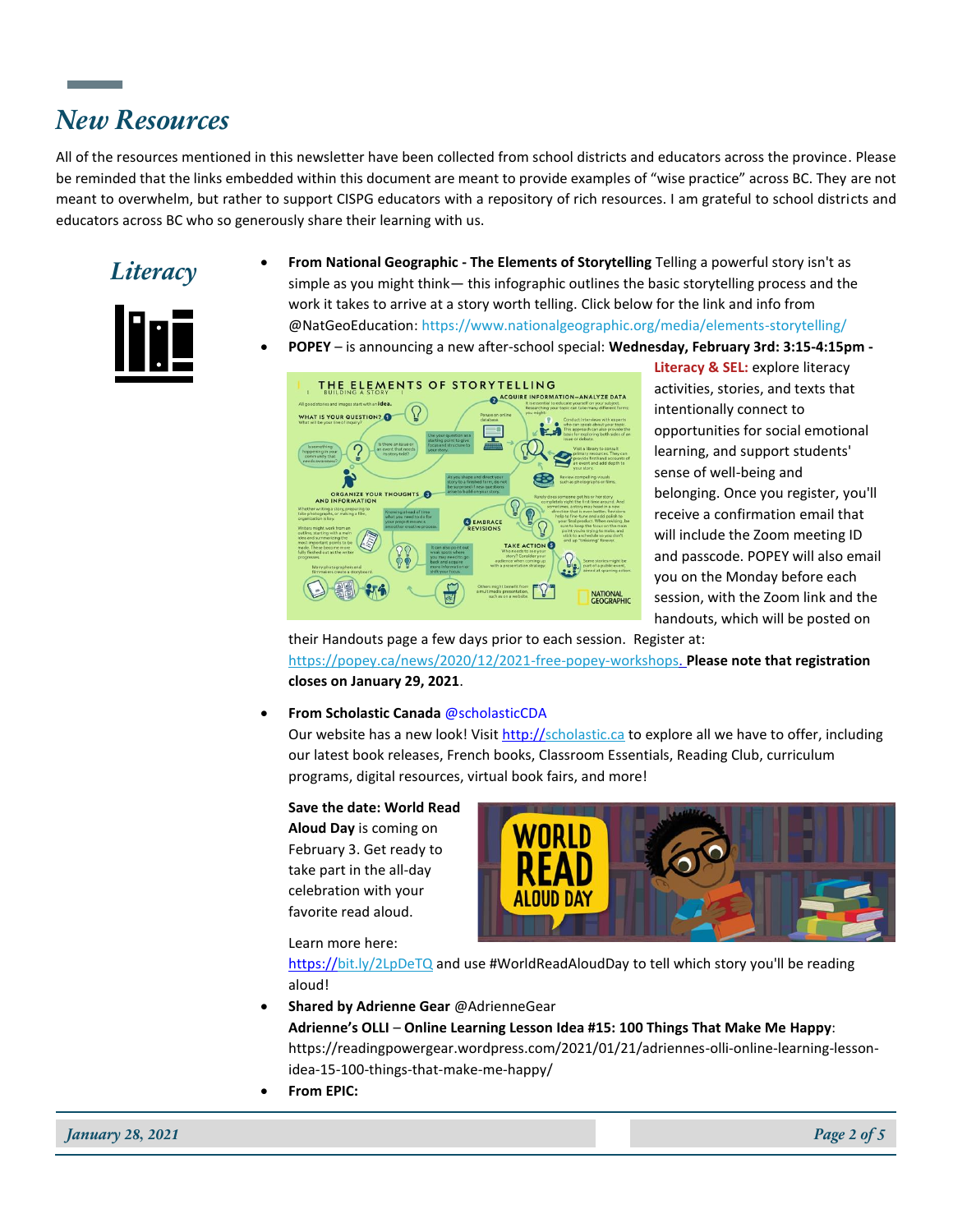Boost confidence with real books students love. Access to thousands of high-quality books, loved by millions of kids grade 6 and under[: https://getepic.com/educators](https://getepic.com/educators)

- Two lesson plans for Amanda Gorman's The Hill We Climb (see graphic first page)
	- o [https://www.pbs.org/newshour/extra/lessons-plans/lesson-plan-discuss-22-year-old](https://www.pbs.org/newshour/extra/lessons-plans/lesson-plan-discuss-22-year-old-amanda-gormans-inaugural-poem-the-miracle-morning/)[amanda-gormans-inaugural-poem-the-miracle-morning/](https://www.pbs.org/newshour/extra/lessons-plans/lesson-plan-discuss-22-year-old-amanda-gormans-inaugural-poem-the-miracle-morning/)
	- o https://www.nytimes.com/2021/01/20/learning/lesson-of-the-day-amanda-gormanand-the-hill-we-climb.html

#### **Numeracy** • Check out this site for information on math strategies, pedagogy and "Math Flips":<br>https://berkelsysyspatt.com/math.flips/\_Fellow@BerkelsyFuscatt. https://berkeleyeverett.com/math-flips/. Follow @BerkeleyEverett.

- From @MrSurti: Very excited fo[r @ONEducation](https://twitter.com/ONeducation)'s newest resource on High-Impact Instructional Practices in math, including video stories and reflections on [#ThinkingClassrooms,](https://twitter.com/hashtag/ThinkingClassrooms?src=hashtag_click) Spiralling, Rethinking Assessment & Evaluation, Student Autonomy, and more! Check out https://www.dcp.edu.gov.on.ca/en/learning/high-impact-instructional-practices-inmathematics-resource-and-supports.
- **From ASCD**: Register for our nex[t #ASCDWebinar](https://twitter.com/hashtag/ASCDWebinar?src=hashtag_click) on **Thursday, February 4 at 3 pm ET** -

**ASCD WEBINARS** 

**FROM PASSENGER TO COPILOT: PRACTICAL WAYS TO ASSESS WITH OUR STUDENTS** Presented by: Myron Dueck Thursday, February 4th @ 3PM ET



Learn all about how you can use #WODB activities to engage math students: [http://mashupmath.com/blog/wodb](https://t.co/NEKyug7t0h?amp=1)

[@MyronDueck's](https://twitter.com/myrondueck) new book, **Giving Students a Say: Smarter Assessment Practices to Empower and Engage**. This webinar will focus on practical ways that we can invite students into the assessment realm as active copilots: <https://bit.ly/3cc1dRM>

• **Shared by Mashup Math**:

#### **Which One Doesn't Belong?**

| Grades 1-6                                                                                                  |  | Grades 7-8+                                                     |                                                       |
|-------------------------------------------------------------------------------------------------------------|--|-----------------------------------------------------------------|-------------------------------------------------------|
| Which one doesn't belong?                                                                                   |  |                                                                 | Which one doesn't belong?                             |
| 西西西西西                                                                                                       |  | The assetiant of three times<br>a number and five               | iara saat af tha difference<br>of also and a monkey   |
| 武武<br><b>AE</b><br>献<br>文次<br>k<br><b>AE</b><br><b>AE</b><br>改<br>怟<br><b>&amp;C</b><br>帐<br>忒<br><b>ME</b> |  | A number times itself<br>equals one hundred<br><b>Ox Os 101</b> | The product of a number<br>and unather number counted |



**Explorations** • Shared by Rose Pillay @RosePillay1

**Need Inspiration Designing Station Rotation Lessons for your Math, English, History, or Science Class?** – Dr. Catlin… [https://catlintucker.com/2021/01/inspir](https://t.co/sTped9xJjc?amp=1)

- Shared by Misty Paterson @PatersonMisty This week's **inquiry plan** or "power-up" is available on Instagram at @popupstudioed. Swipe to see all 6 slides. Want an **#inquiry** and [#conceptbased](https://twitter.com/hashtag/conceptbased?src=hashtag_click) cheerleader? Post your learning and questions and I'll write you back!
- Tree poster with QR codes that will link you to an online version of *BC's Tree Book*. What do you notice / wonder? How are these **trees** the same/different? Why are trees so important? What can we learn from them? Can download here: <https://mentoringnatureconnections.wordpress.com/nature-signs/>
- **Ocean School** is a groundbreaking educational experience that uses powerful storytelling techniques, immersive technologies and interactive media. Its inquiry-based approach advances critical thinking, innovation and environmental awareness. Learn more: https://oceanschool.nfb.ca/ and https://help.oceanschool.nfb.ca/educational-resources

#### *PHE/SEL* • **From PHECanada** @PHECanada

*January 28, 2021 Page 3 of 5*

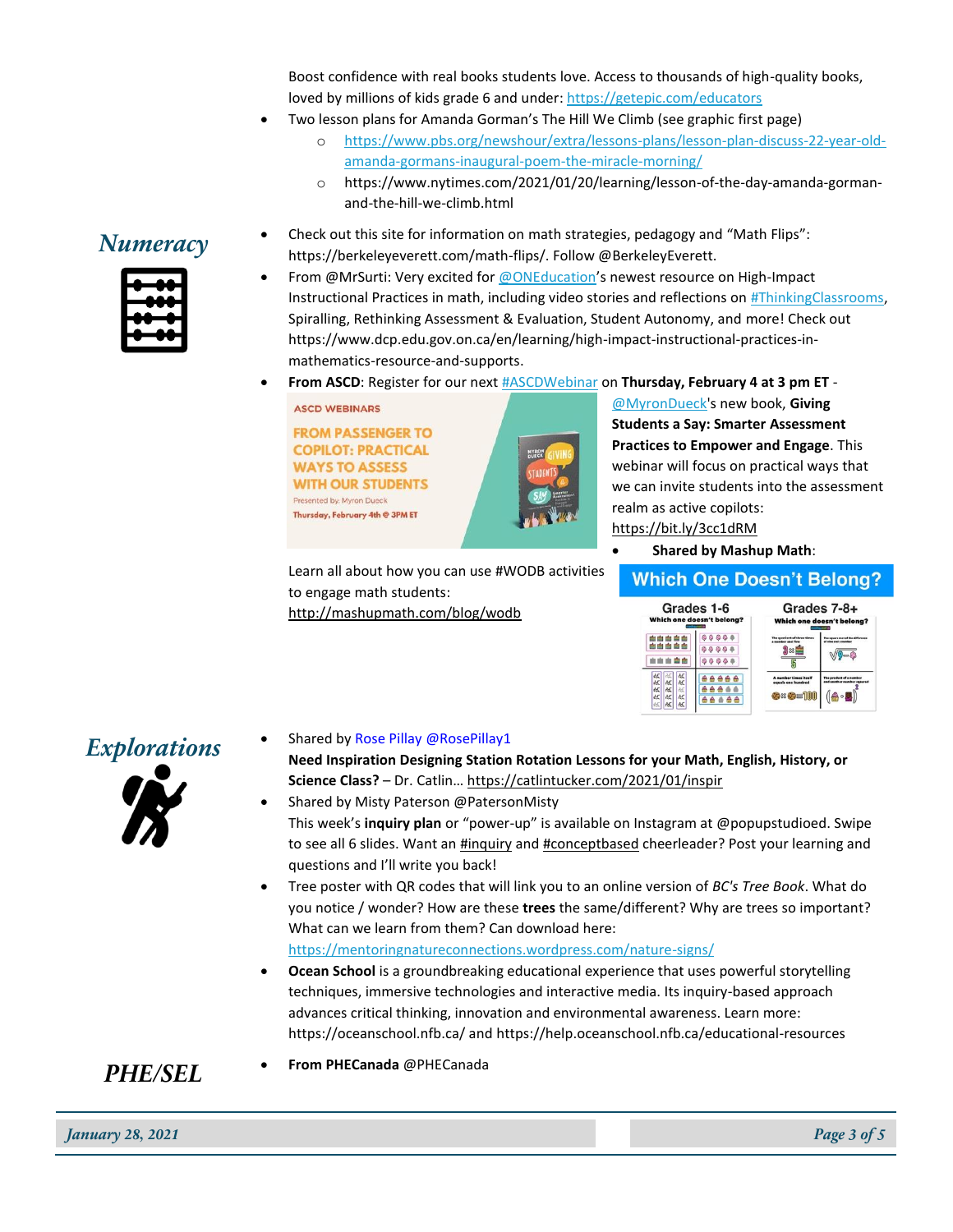

Today's tip for attending #PHEVirtual2021: pick your themes and attend LIVE! We have developed the programming for each theme as a cohesive series of three interconnected parts, taking place on the same day of the week for 3 weeks in a row! #ScheduleSmart [http://phecanada.ca/virtual2021](https://t.co/5qQ4qBII2S?amp=1)

• **From Rose Pillay**: **PLAYBuilder** is a website [https://schoolpapl.ca/professional-development/playbuilder/](https://t.co/13Tillyovk?amp=1) that provides educators with 700+ games and 100+ lesson plans for Grades K- 7. By registering, you access, share, and organize games, activities and lesson plans.



• From DASH @DASHBC:

The January HSBC newsletter is now live! In the latest edition you will find info about:

- o Mini food grants from [@BCMilk](https://twitter.com/BCMilk)
- o The School Physical Activity and Physical Literacy Resource Hub Plus other exciting updates
- o Check it out[: https://conta.cc/3pueQiE](https://t.co/C1lLbh7556?amp=1)
- Also from **DASH @DASHBC:**

Evidence-informed resources to help support BC educators, administrators and students in promoting healthy school communities. A collection of free printable resources: [https://dashbc.ca/resources/](https://t.co/cruAnv881x?amp=1)

• More from **DASH @DASHBC:**

A new activity idea has been added to DASH's Healthy at School & Home resource bank! Check out the **"Spreading Joy"** activity for a fun way to facilitate connection between students and promote positive mental health: https://dashbc.ca/wp-

content/uploads/2021/01/Jan221\_MH\_SpreadingJoy\_KB-2.pdf

- Shared by Megan Venezia @venezia megan: The #GreatKindnessChallenge begins next week! Created a resource in #jamboard where students can add kind acts that they do each day next week. Megan has also created digital valentine's cards for classrooms. Check out her SEL resources on Twitter #SEL #KindnessMatters #BetterTogether #edchat #edutwitter.
- **Well-Being BC** was created for all schools, as part of a **school-based mental health** initiative https://wellbeingbc.ca **FREE** resources! Lots of expert videos, school-based videos, and easy to use toolkits for educators: https://www.wellbeingbc.ca/



| <b>ENGAGING ALL LEARNERS IN</b><br>Creater Victoria School District 61 would like to invite educators in BC to join in a<br>shared conversation about engaging all learners in the middle years. |
|--------------------------------------------------------------------------------------------------------------------------------------------------------------------------------------------------|
|                                                                                                                                                                                                  |
|                                                                                                                                                                                                  |
|                                                                                                                                                                                                  |
|                                                                                                                                                                                                  |
|                                                                                                                                                                                                  |
|                                                                                                                                                                                                  |
|                                                                                                                                                                                                  |
|                                                                                                                                                                                                  |
|                                                                                                                                                                                                  |
|                                                                                                                                                                                                  |
|                                                                                                                                                                                                  |
|                                                                                                                                                                                                  |
| Our four-part interactive webinar series will be led by Dr. Leyton Schnellert.<br>Special guests include: Shelley Moore. Nikki Lineham. John Harris. Miriam Miller                               |
| and others. Visual representations by Kristin Wiens.                                                                                                                                             |
| 3-15 PM - 4-45 PM                                                                                                                                                                                |
|                                                                                                                                                                                                  |
| <b>Responsive Teaching</b><br>Designing for Diversity & Deeper Learning                                                                                                                          |
| <b>Place Conscious Learning</b>                                                                                                                                                                  |
| Self-Regulated & Social Emotional Learning                                                                                                                                                       |
| REGISTER HERE                                                                                                                                                                                    |
| <b>N.SD61.BC.CA/WEBINARS</b>                                                                                                                                                                     |
|                                                                                                                                                                                                  |
|                                                                                                                                                                                                  |

### **ProD** • **Engaging All Learners in The Middle Years**

This series is receiving rave reviews! You can still register for Webinars #3 and 4:

**Webinar #3 – Wednesday, Feb 17th –** Place Conscious Learning with Leyton Schnellert and John Harris

**Webinar #4 – Wednesday, April 21st** – Self-Regulated & Social Emotional Learning with Leyton Schnellert and Miriam Miller. To register and view Archived Webinars #1 and #2, check out this link: <https://learn.sd61.bc.ca/news-events/webinars/> with thanks to SD #61 School District.

• **Inclusive and Competency Based IEP's** with Shelley Moore. This series is also excellent! Shelley Moore is an engaging speaker

who has invited many well-known BC educators to join her as she digs deeply into the rationale and strategies to create inclusive environments in schools and to design inclusive and competency based IEPS. Register here: https://www.eventbrite.ca/o/shelley-moore-30308766560 for **Part 4 on Planning with Purpose with Faye Brownlie (Wednesday** 

*January 28, 2021 Page 4 of 5*